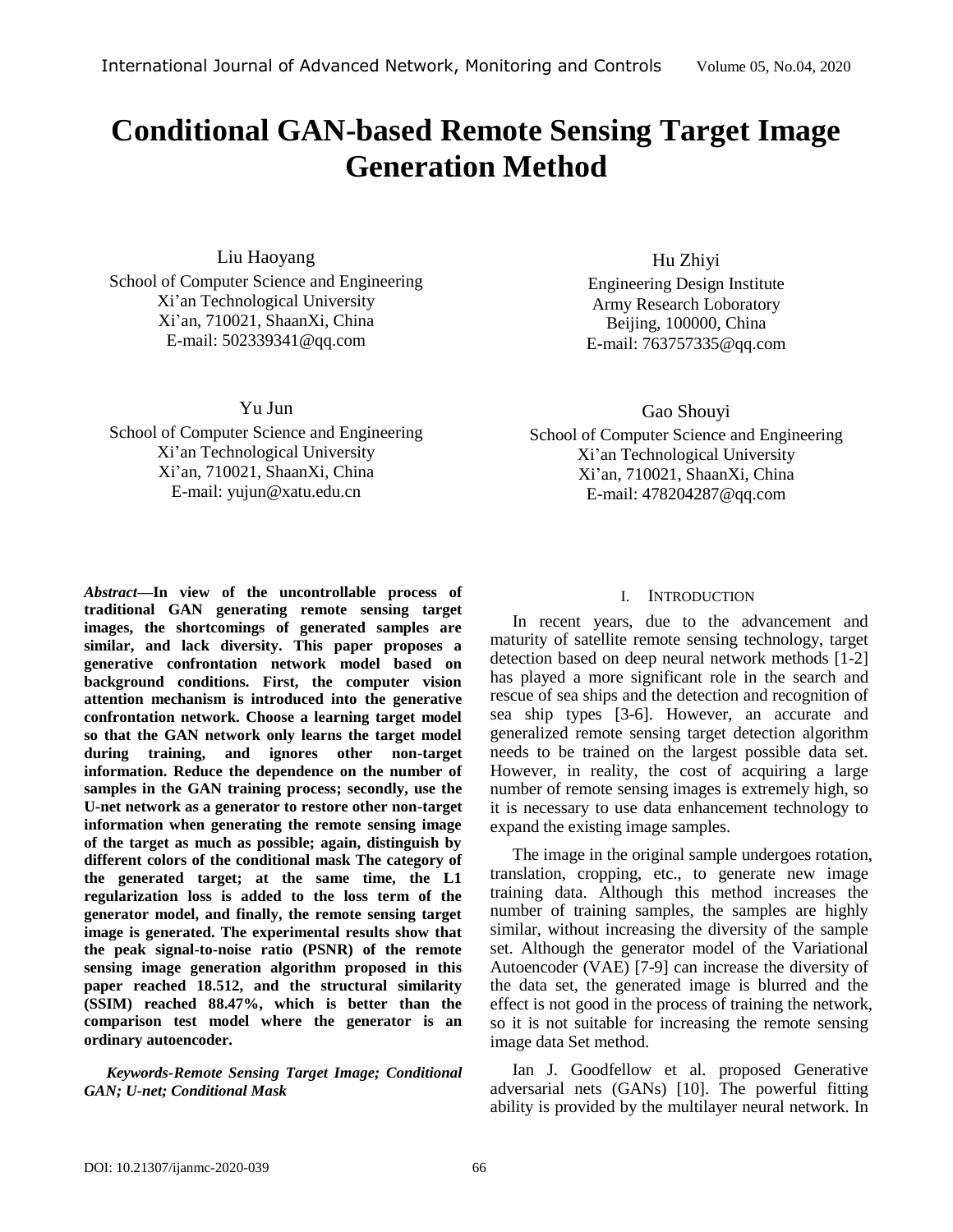theory, it is possible to model any data distribution and build a complex data model [11]. But this kind of network needs more target samples when generating remote sensing target images, and the generation process is uncontrollable. It is easy to cause problems such as high similarity of generated samples and lack of diversity in samples.

To optimize the above problems, this paper proposes a conditional generative adversarial network [15] (Conditional Generative Adversarial Nets, CGAN for short). Here, this article takes the ship target on the sea as an example. When there are only a few remote sensing image samples of the ship, the generated ship samples are controlled by the ocean background conditions. This method not only increases the number of samples of remote sensing images of sea ships, but also improves the imaging quality of ship samples, thereby effectively expanding the data set of remote sensing target images, improving the generalization capabilities of classification and detection models, and making them more Good application in the field of target detection.

## II. CONDITIONAL GENERATIVE COUNTERMEASURE NETWORK MODEL

# *A. The basic principle of conditional generative countermeasure network*

The traditional generative confrontation network has the characteristics of directly obtaining data distribution. "Real data" can be generated without premodeling the data distribution in advance, but the process of its generation is uncontrollable, and the generated samples are often similar and lack diversity. To make the generated samples efficient and controllable, experts and scholars have made improvements based on traditional GAN. As shown in Figure 1, both the generator and the discriminator add a constraint y, which can be any meaningful information. Input y as an additional input into the generator together with the prior noise z, which affects the generated data. The discriminator will also give a prediction under the influence of the constraint y, to achieve control of the generated samples. The objective optimization function definition of the conditional generative confrontation network is shown in formula 1:

$$
\min_{G} \max_{D} V(G, D) = E_{x \sim p_{data}(x)} [\log D(x|y)] + E_{z \sim p_{z}} [\log (1 - D(G(x|y)))] \tag{1}
$$



Figure 1. Conditional generative countermeasure network structure

## *B. Model design of conditional generative countermeasure network*

Due to the high cost of acquiring remotely sensed sea target image samples, the traditional DGAN model is not ideal when applied to sea target image generation. To reduce the dependence on the number of samples, this paper proposes a conditional generative confrontation network model for ocean background. This model introduces a visual attention mechanism. Use the mask to synthesize the conditional mask image with the ordinary sea surface image, and then control the generated data by using the conditional image as a constraint condition. For example, use the color value of the mask to control the type of ship-generated. The network only needs to learn the data distribution of the ship model during the training process, while ignoring the non-target sea background information, so that it can generate ship images that meet the conditional category with a small number of sample data sets. The network encodes the mask in the conditional image during training. A kind of mapping is formed in the hidden space, and then the corresponding target is generated by decoding. The principle of the network model in this paper is shown in Figure 2.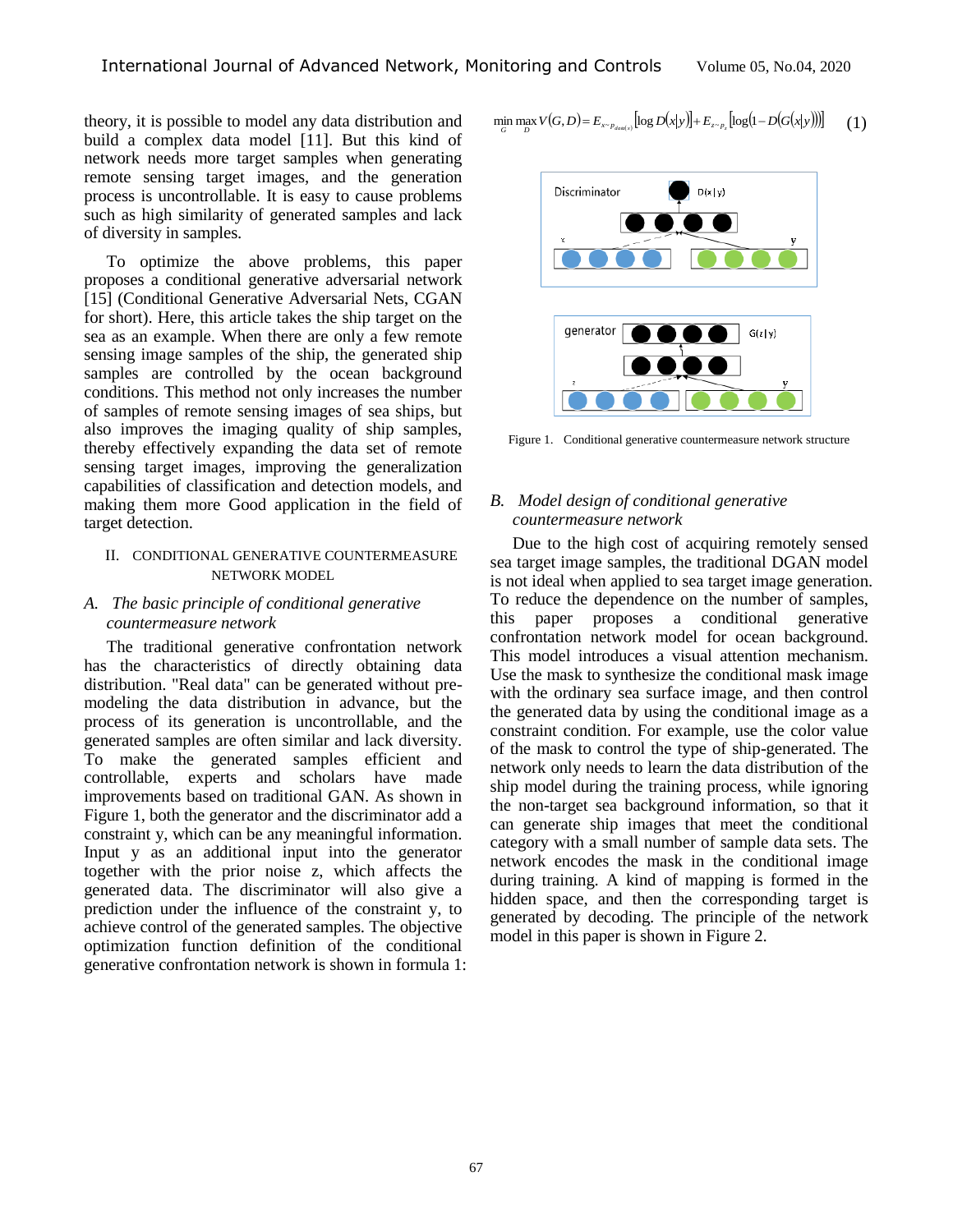

Figure 2. Working principle of marine background condition generated countermeasure network model

In order to realize the attention mechanism of task encoding→decoding, the generator of this paper chooses the network model of the U-net structure. The discriminator uses the structure of an area discriminator.

## *1) Network structure of generator model based on U-NET network*

In order to obtain valuable information from the conditional background picture, the network structure of the generator in this paper adopts the U-net network structure of cascaded encoding and decoding. The Unet network was first proposed by Olaf et al. to be applied to the full convolutional network (FCN) of medical image segmentation. The U-Net generative model is similar to the traditional self-encoding model, including encoding and decoding structures. At the same time, a skip connection method is used between the i-th layer and n-i. The feature map of the i-th layer is connected with the output of the n-i-1th layer as the input of the n-ith layer. During output, the underlying image information that needs to be preserved in the background is restored, and the part of the ship mask that needs to be generated is reconstructed. The network structure of the U-Net generation model is shown in Figure 3.

Figure 3 shows that for the  $256\times256$  size highresolution remote sensing sea surface ship images in this article, the coding structure is an 8-layer downsampling convolution operation. Each time the sample is down, the length and width of the feature map are reduced by half. The number of channels of the image sequentially becomes {64, 128, 256, 512, 512, 512, 512, 512}. The size of the input image is fixed at  $256\times256\times3$ . After 8 layers of downsampling, the output size is  $1 \times 1 \times 512$ . The decoding structure is an 8layer up-sampling transposed convolution operation. Each up-sampling is connected to the output of the corresponding coding layer, the length and width of the feature map are doubled, and the number of image channels becomes {512, 1024, 1024, 1024, 1024, 512,

256, 128, 3}. Finally, a target generated image with a size of  $256\times256\times3$  is obtained.

The Unet network structure is divided into two parts: encoding and decoding. The coding network uses convolutional layers for down-sampling and extracts the semantic information in the conditional image. The decoding network uses transposed convolutional layers. Input a conditional background image into the encoding network. After extracting the image semantic information feature, it is output through the decoder. Generate qualified remote sensing images of ships. The specific parameters of the network are shown in Table 1.

# *2) Network structure of discriminator model*

The discriminator network as a whole is still a traditional deep convolutional neural network. Different from the general discriminator, the output of the network is not a single prediction value of the true or false of the image, but a prediction matrix. But the discriminator is still a two-class network. For the output prediction matrix, the error from the label is calculated by the mean value, and the error is averaged and passed to the network as a loss. The network then updates the parameters according to the loss. Specifically, each item in the prediction matrix represents an N×N image block in the input. The discriminator finally gives the final prediction result of the input image by averaging the prediction results of all image blocks.

First, the input of the discriminator is to cascade the conditional image and the discriminant image to get an input tensor of 256×256×6. The network extracts features through the five-layer convolutional layer to obtain  $30\times30\times1$  output. When the identification network is trained, the input for the combination of the generated picture and the conditional mask is a negative sample, and the real picture and the conditional mask image are used as a positive sample.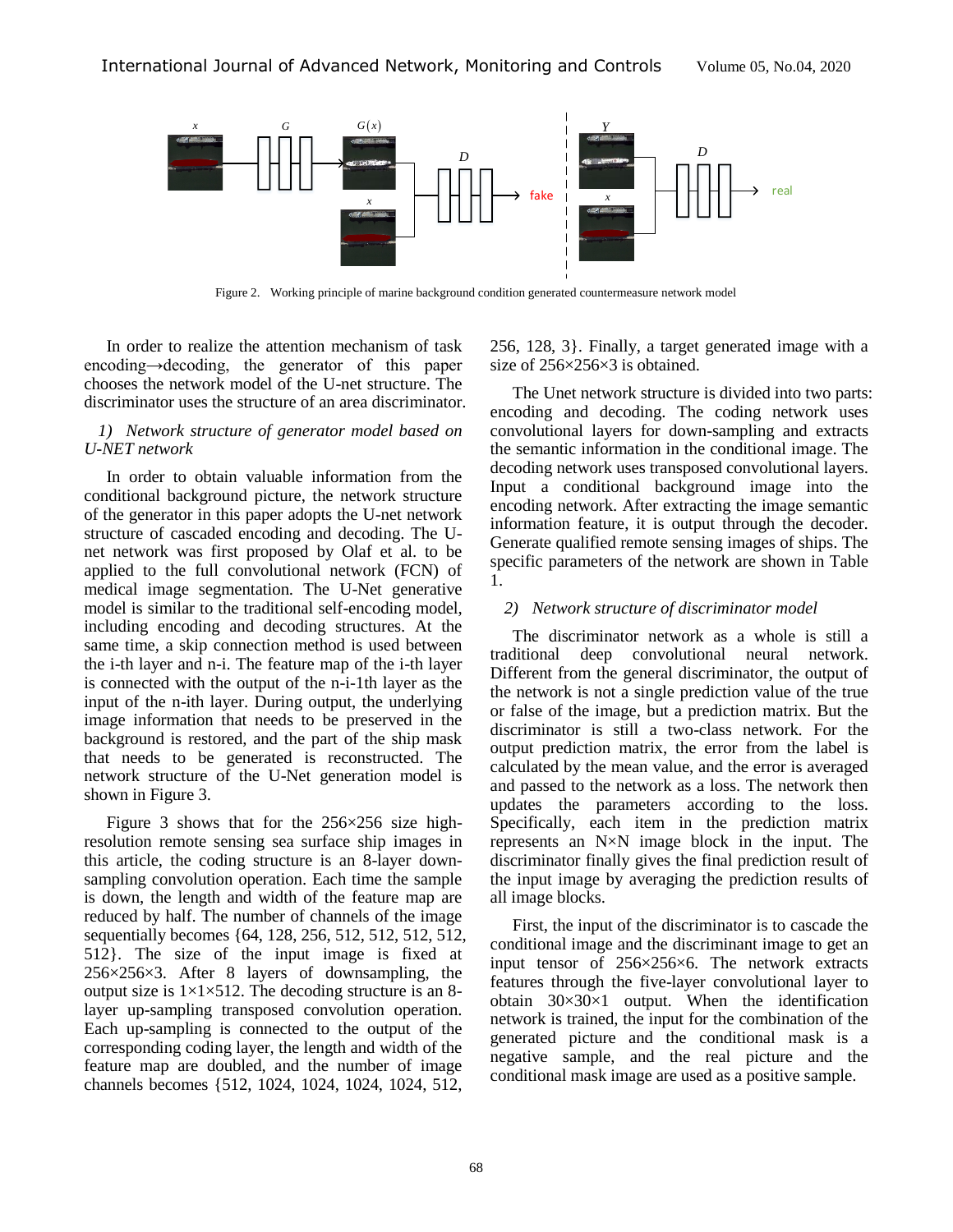In order for the network to generate good images, this article has made many attempts on the data set. It is finally determined that when the output size is  $30 \times 30$ ,

the effect of generating  $256 \times 256$  remote sensing sea surface ship images is the best. The discriminator network structure is shown in Table 2 and Figure 4.



Figure 3. U-net generator network structure and coding and decoding structure diagram

| <b>Inputs</b> | <b>Type</b> | Kernel | <b>Batch Normalization</b> | <b>Activation Function</b> | Outputs |
|---------------|-------------|--------|----------------------------|----------------------------|---------|
| 256x256       | conv        | 4x4    | <b>YES</b>                 | <b>RELU</b>                | 128x128 |
| 128x128       | conv        | 4x4    | <b>YES</b>                 | <b>RELU</b>                | 64x64   |
| 64x64         | conv        | 4x4    | <b>YES</b>                 | <b>RELU</b>                | 32x32   |
| 32x32         | conv        | 4x4    | <b>YES</b>                 | <b>RELU</b>                | 16x16   |
| 16x16         | conv        | 4x4    | <b>YES</b>                 | <b>RELU</b>                | 8x8     |
| 8x8           | conv        | 4x4    | <b>YES</b>                 | <b>RELU</b>                | 4x4     |
| 4x4           | conv        | 4x4    | <b>YES</b>                 | <b>RELU</b>                | 2x2     |
| 2x2           | conv        | 4x4    | <b>YES</b>                 | <b>RELU</b>                | 1x1     |
| 1x1           | deconv      | 4x4    | <b>YES</b>                 | <b>RELU</b>                | 2x2     |
| 2x2           | deconv      | 4x4    | <b>YES</b>                 | <b>RELU</b>                | 4x4     |
| 4x4           | deconv      | 4x4    | <b>YES</b>                 | <b>RELU</b>                | 8x8     |
| 8x8           | deconv      | 4x4    | <b>YES</b>                 | <b>RELU</b>                | 16x16   |
| 16x16         | deconv      | 4x4    | <b>YES</b>                 | <b>RELU</b>                | 32x32   |
| 32x32         | deconv      | 4x4    | <b>YES</b>                 | <b>RELU</b>                | 64x64   |
| 64x64         | deconv      | 4x4    | <b>YES</b>                 | <b>RELU</b>                | 128x128 |
| 128x128       | deconv      | 4x4    | <b>YES</b>                 | <b>RELU</b>                | 256x256 |

| TABLE I. | GENERATOR MODEL NETWORK STRUCTURE PARAMETER TABLE |  |
|----------|---------------------------------------------------|--|
|          |                                                   |  |

TABLE II. DISCRIMINATOR MODEL NETWORK STRUCTURE PARAMETER TABLE

| Inputs  | Type | Kernel | <b>Batch Normalization</b> | <b>Activation Function</b> | <b>Outputs</b> |
|---------|------|--------|----------------------------|----------------------------|----------------|
| 256x256 | conv | 4x4    | YES                        | LeakyReLU                  | 128x128        |
| 128x128 | conv | 4x4    | <b>YES</b>                 | LeakyReLU                  | 64x64          |
| 64x64   | conv | 4x4    | YES                        | LeakyReLU                  | 32x32          |
| 32x32   | conv | 4x4    | YES                        | LeakyReLU                  | 31x31          |
| 31x31   | conv | 4x4    | YES                        | LeakyReLU                  | 30x30          |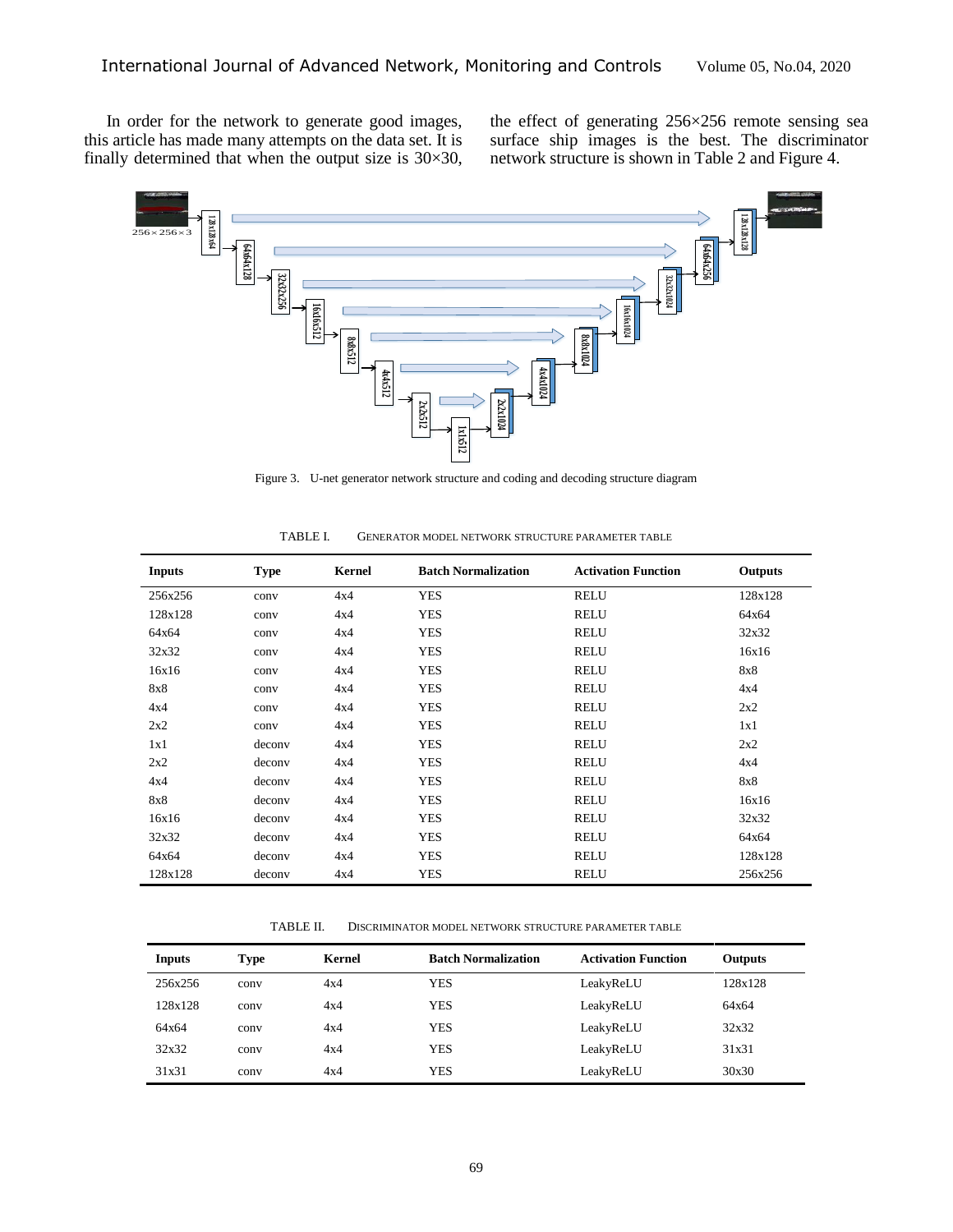

Figure 4. Network structure diagram of discriminator

## *3) Design of loss function*

In this paper, the least square loss is used to improve the training instability problem in the generative confrontation network. For the generative model G and its corresponding discriminant model D, the loss function is defined as shown in formula 2.

$$
L_{cGM}(G,D) = \frac{1}{2} \Big( E_{x \sim p_{data(y)}} [(D_Y(y) - 1)^2] + E_{x \sim p_{data(y)}} [(D_Y(G(x|y))]^2] \Big)
$$
 (2)

In addition to the maximum and minimum optimization of the original loss of the generative confrontation network, the network also needs to generate the corresponding type of ship based on the mask in the conditional image, and also consider filling in the background image in the generated image. The sea background in the conditional image, so in order to minimize the difference between the generated image and the original background, the L1 regularization loss is added to the loss term of the generated model G. The loss function is defined as shown in formula 3.

$$
L_{L1}(G) = E_{x,y,z} \left( \left\| y - G(x|y) \right\|_{1} \right)
$$
 (3)

The final objective loss function becomes as shown in formula 4.

$$
G^* = \arg\min_G \max_D L_{cGAN}(G, D) + \lambda L_{L1}(G) \quad (4)
$$

### III. VERIFICATION EXPERIMENT AND COMPARATIVE ANALYSIS

In order to verify whether the conditional generation model in this paper can generate remote sensing target images in non-training samples, and to verify the quality of the generated images. We will generate random samples and compare and evaluate the sample images generated by the model in this article and the normal model.

#### *A. Preparation of experimental environment*

This experiment uses Linux operating system and python deep learning framework. The configuration of the specific experimental environment is shown in Table 3.

#### *B. Design of experimental scheme*

Figure 5 shows the flow of this experimental program. The experiment is mainly divided into the following main steps:

Firstly, the data source image is preprocessed; secondly, the trained model and the comparative experimental model are separately trained; thirdly, the randomly selected mask image is used as the input of the model to generate remote sensing target images; finally, the two models are generated Comparative evaluation of images. They are described separately below.

| <b>Operating system</b> | Ubuntu 18.04 LTS 64bit                   |
|-------------------------|------------------------------------------|
| <b>CPU</b>              | Intel(R) $Xeon(R)$ Gold 5118 CPU@2.30GHz |
| GPU                     | Nvidia GeForece TITAN Xp                 |
| <b>Memory</b>           | 32G                                      |
| programing language     | Python 3.6.1                             |
| compiler                | Pycharm2018.3                            |
| Deep learning framework | pytorch 0.4                              |

TABLE III. EXPERIMENTAL ENVIRONMENT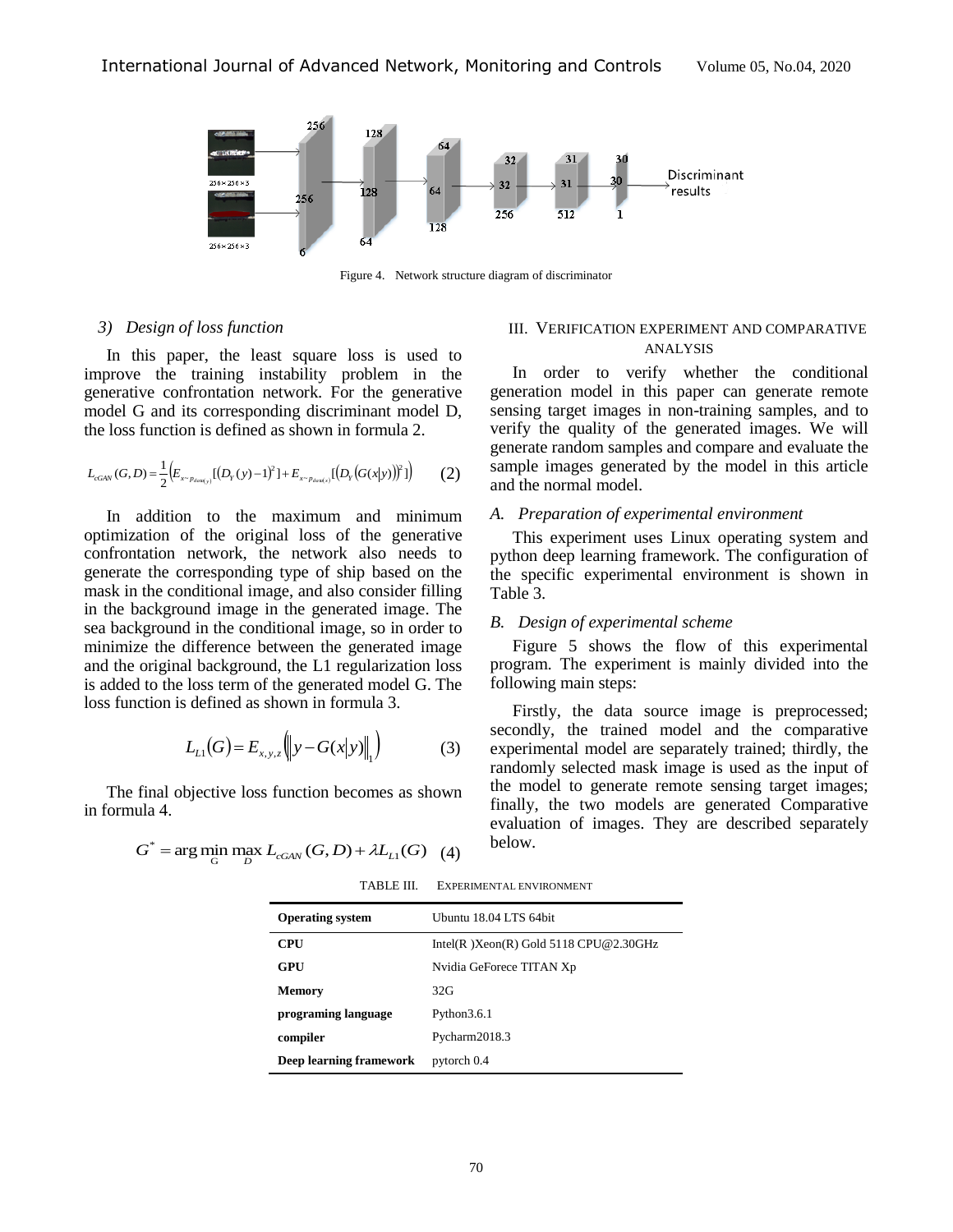

Figure 5. Experimental process

### *1) Preprocessing of data source image*

In this paper, dozens of high-resolution remote sensing images of ships have been collected, and these images are relatively large. After appropriately cropping the image, resize it to 256\*256. In order to be able to generate ship images in given background conditions. We masked the ships and aircraft carriers in the sample ship image by category, that is, the RGB values of the mask image pixels of the ship are (100, 0, 0) respectively. The pixel RGB values of the mask image of the aircraft carrier are respectively (0, 100, 0), and finally the mask image is paired with the target picture. The preprocessed 420 data sets are divided into training sets (336 sheets) and validation sets (84 sheets) at the ratio of 0.8 to 0.2. The preprocessed original image and conditional mask image are shown in Figure 6. Figure 6(a) is the real remote sensing target image, including sea background and ships, and Figure 6(b) is the conditional mask image corresponding to (a), in which the part of the ship is marked with a red mask.

## *2) Model training*

It can be seen from Figure 7 that the generator learns the original image and the discriminator feedback information, and uses the mask image to generate the target image. The discriminator discriminates the image generated by the generator under the influence of the mask image until the discrimination prediction rate converges to 0.5.

In the model training process, different models use the same parameters when training on the remote sensing image data set. In order to make good use of each sample. The batch size during training is 1. Make the network fully learn the characteristics of ships in each sample; the initial learning rate is set to learning rate to 0.0002; the number of training iterations epoch is set to 1000; the Adam method is used as the training optimizer, and the momentum parameter is set to 0.5. The training time of the network proposed in this paper is about 5 hours.



(a) Real remote sensing target image (b) Conditional mask image Figure 6. Preprocessing of high resolution ship remote sensing image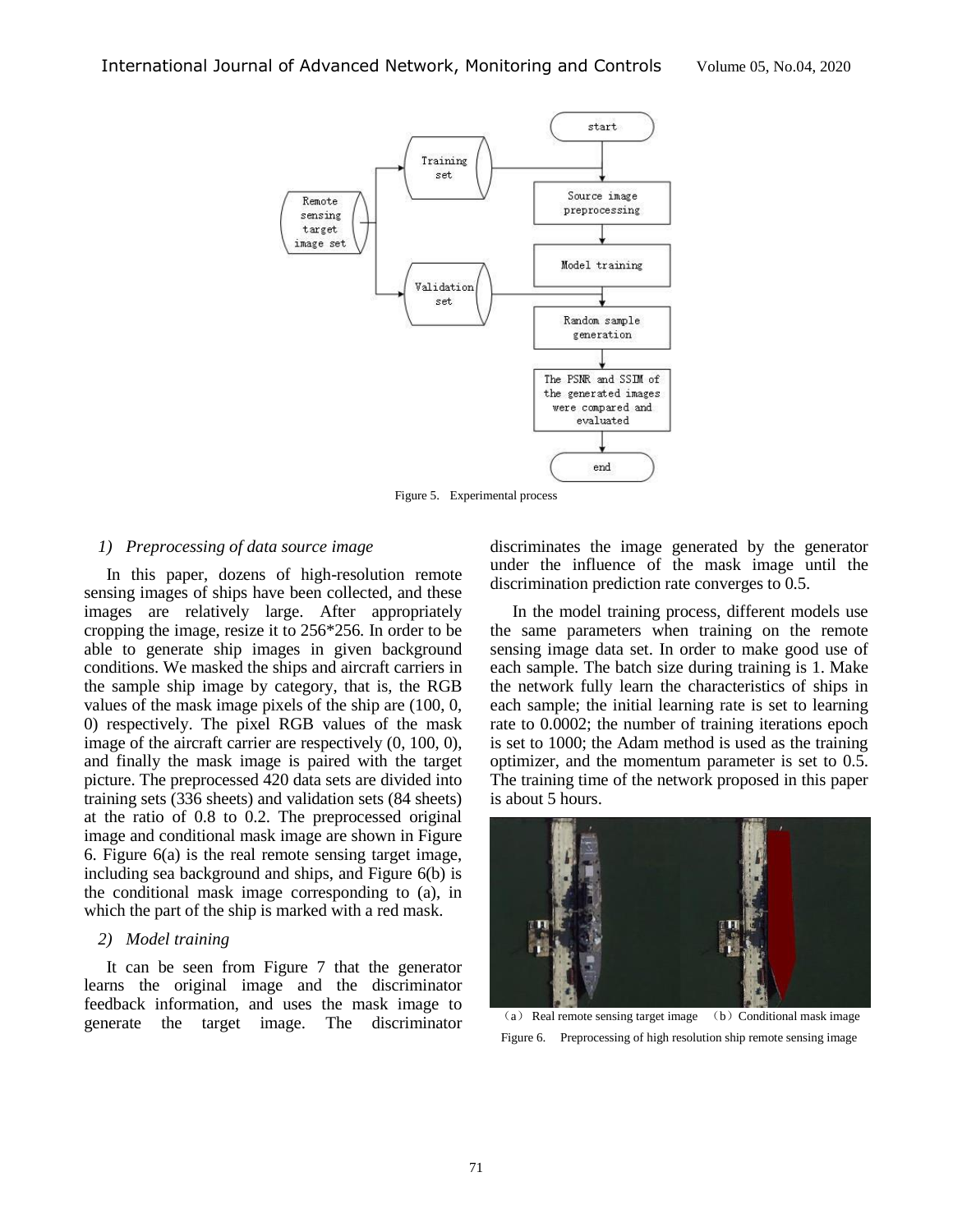

Figure 7. Model training process

#### *3) Random sample generation*

In order to test whether the generative confrontation network model proposed in this paper can generate remote sensing target images that are not in the training set. We will randomly select images from the images that are not involved in training and add any number of masks. Generate new remote sensing sea surface target images through the model in this paper. The masks of the ships and aircraft carriers used are derived from the set of ship masks saved when the training samples were made. An example of labeling is shown in Figure 8.



Figure 8. Sample random sample conditional mask

*4) Comparison and evaluation of generated images*

To detect the quality of the generated image, we need to compare and evaluate the sample image generated by the model in this article and the ordinary model. The evaluation is mainly to compare the peak signal-to-noise ratio and structural similarity. Randomly select images from the data validation set. After the remote sensing sea surface target image is generated, the peak signal-to-noise ratio and structural similarity value of the real image are calculated.

Compared with the experimental model, the U-net in the model is replaced with an ordinary autoencoder. The self-encoding network is divided into three parts: encoder, converter and decoder. The function of the encoder is to extract the feature and semantic information of the conditional background image. The converter maps the feature and semantic information extracted by the encoder to the hidden space and saves the feature information and semantic information. The decoder network will decode the activated features and semantic information from the converter network, generate pictures layer by layer, and get our final generated pictures.

The network structure of the self-encoding generator is shown in Figure 9.



Figure 9. Generator structure of contrast experiment model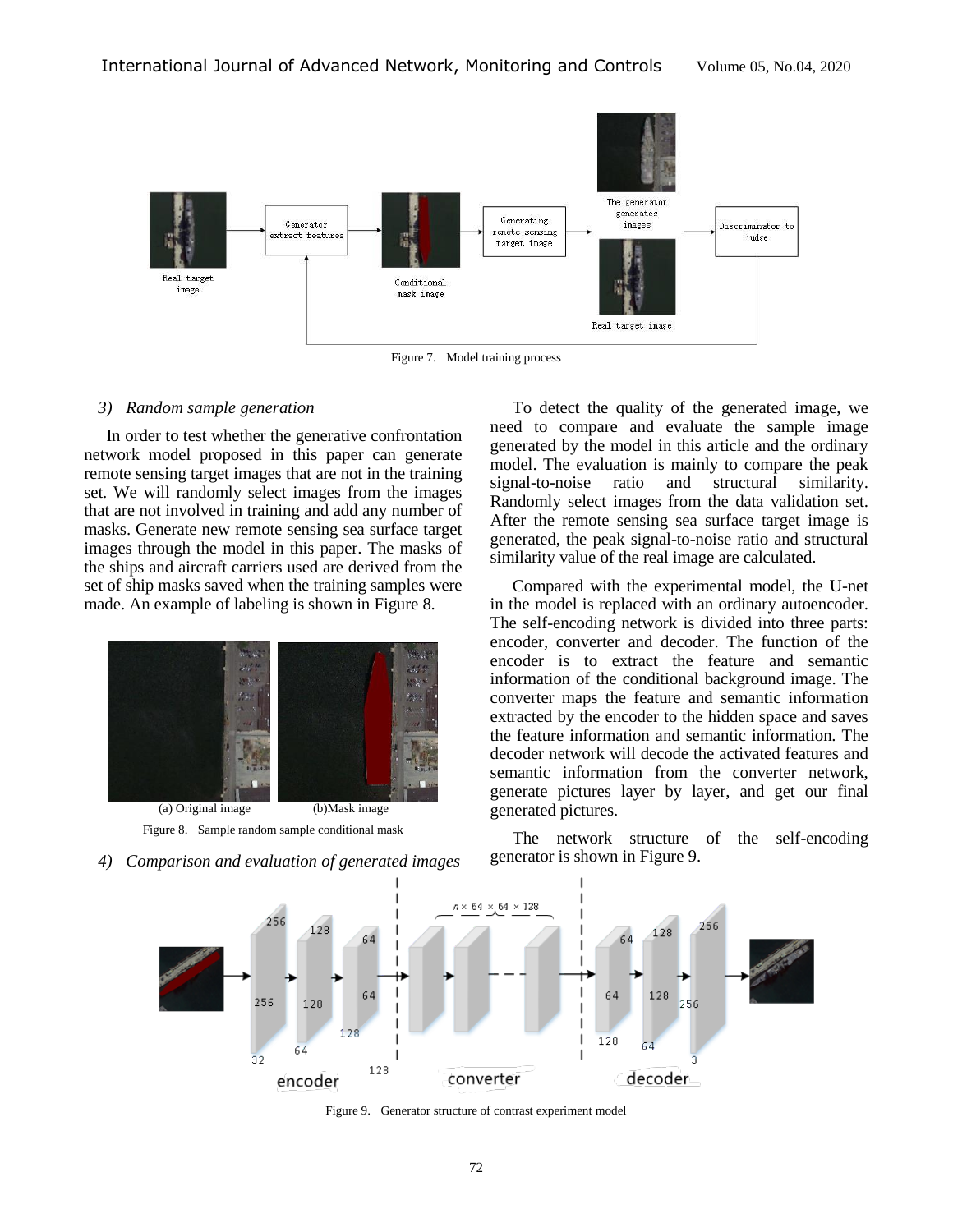The encoder part also uses a deep convolutional network. Whenever down-sampling is performed through the convolutional layer, the scale of the network output is halved. The number of feature channels has been doubled. The decoder part also uses a deep transposed convolutional network. After transposing the convolutional layer once, the size of the image output by the network is doubled and the number of channels is halved. In classification and recognition tasks, Resnet (deep parameter transfer) and Densenet (dense) are conventional network design ideas. Both structures can deepen the depth of the network. Strengthen the transfer of features, make full use of features, and at the same time alleviate the problem of gradient disappearance due to depth during network training. Because of these advantages, the residual network structure used in the converter part is designed to contain 9 and 6 residual block converters respectively. The residual block network structure in the converter is shown in Figure 10.



Figure 10. Residual block network structure in converter

The specific steps for the comparison and evaluation of the generated images are as follows: (1) 30 images are randomly selected from the 84 samples in the verification set, and the corresponding masks are marked. (2) The conditional mask image is used to generate remote sensing sea surface target images through the model and comparison model in this paper. (3) Calculate the peak signal-to-noise ratio and structural similarity of the images produced by different algorithms, and calculate the average value as the final evaluation.

#### *C. Experimental results and analysis*

Figure 11 shows a sample image of a ship of the corresponding category generated by the method in this paper through the given condition image. The generation algorithm proposed in this paper, after learning the previous samples, adds conditional masks under the new background, the model can generate new remote sensing sea ship images according to the mask type. It is proved that in the case of a few samples, more remote sensing sea surface target images can be generated by the method in this paper.



Figure 11. Random conditional sample generation results

In the comparative evaluation experiment, the peak signal-to-noise ratio and structural similarity of the images generated by this model and the comparative experimental model were calculated.

As shown in Table 4, the peak signal-to-noise ratio values of different generative model algorithms are

compared. It can be seen from the table that the same training set and test set are used. Under the same experimental conditions, the image generation algorithm proposed in this paper is higher than the other two algorithms in terms of image authenticity, and the noise level is low.